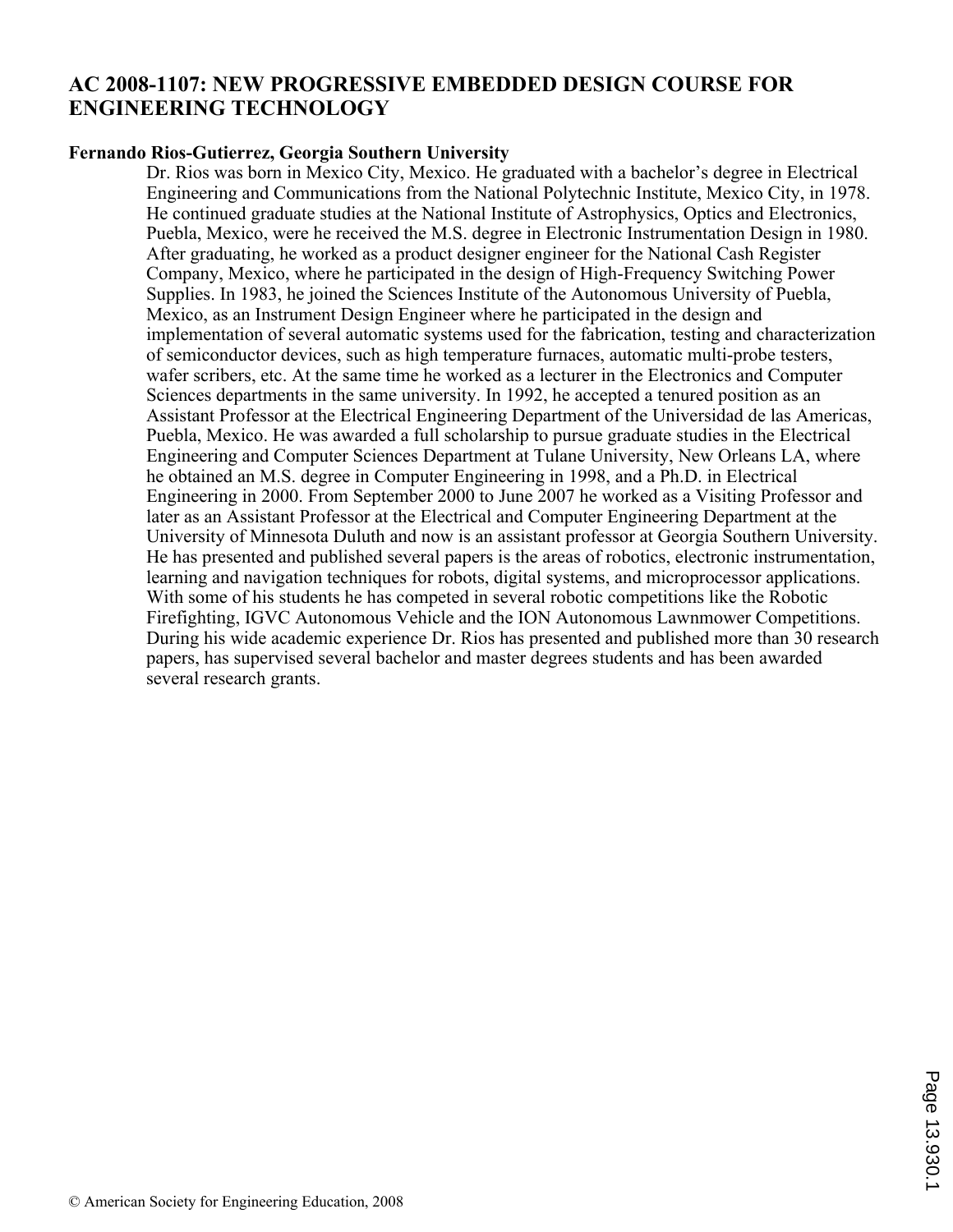# **New Progressive Embedded Design Course for Engineering Technology**

*Abstract* - This paper describes learning activities to develop embedded systems design skills for students in our electrical engineering technology program. Student teams design, build, and troubleshoot FPGA-based projects composed of common embedded systems peripherals, including input/output and/or electromechanical devices, and complex digital integrated circuits. The design experience is progressive, requiring each successive subsystem to be incorporated without disturbing previously completed subsystems. Furthermore, the design experience is based on a learning approach that motivates student learning and develops skills required by the student in a future professional capacity. These skills include designing to specification, teamwork, communication, and lifelong learning skills. Course evaluations were obtained from students, and the results show that the course was well received and achieved its educational objectives.

*Index Terms* – Embedded systems, FPGA, digital design.

#### **INTRODUCTION**

In recent years, embedded systems have become very popular and are being widely used to teach basic digital systems design and advanced computer architecture courses. Also, they are currently used in thousands of practical applications. Embedded systems give students the ability to design, debug and test their projects following a very efficient and straightforward process. Digital systems lab projects have been traditionally implemented using discrete devices in a breadboard [2] and also programmable chips have been used [3]. The purpose of this work is to describe how we have used FPGA cards to teach basic digital systems design and computer architecture courses in our department. The advantage of using this kind of devices is that if design changes are needed then the FPGA can be easily reprogrammed for the new design in a matter of seconds. Using traditional methods, the time to implement a project is limited because of the size of the circuit that can be wired in the time allotted for the lab session. The number of inputs is a factor in these designs since as the number of inputs increases the size of the circuit increases exponentially. For the description of the architecture of their projects, students use a Hardware Description Language (HDL). The use of the FPGA and HDL [1] has allowed students to create larger designs, test them, and make modifications very easily and quickly than using a traditional approach.

In implementing the embedded systems design course, we wanted to ensure that our students worked with the state of the art (i.e. current Field Programmable Gate Array devices, standard interfaces, current technology I/O devices, real applications, software tools, and hardware description languages) and that they still did actual hardware design and fabrication. We wanted students to have independence in the selection of projects, but had to ensure a uniform level of support. Finally, we had to ensure that this presented our students with a reasonably achievable design effort, and that they would have a good opportunity for success. This set of goals was in fact achieved through a strategy that incorporated team design, and the establishment of a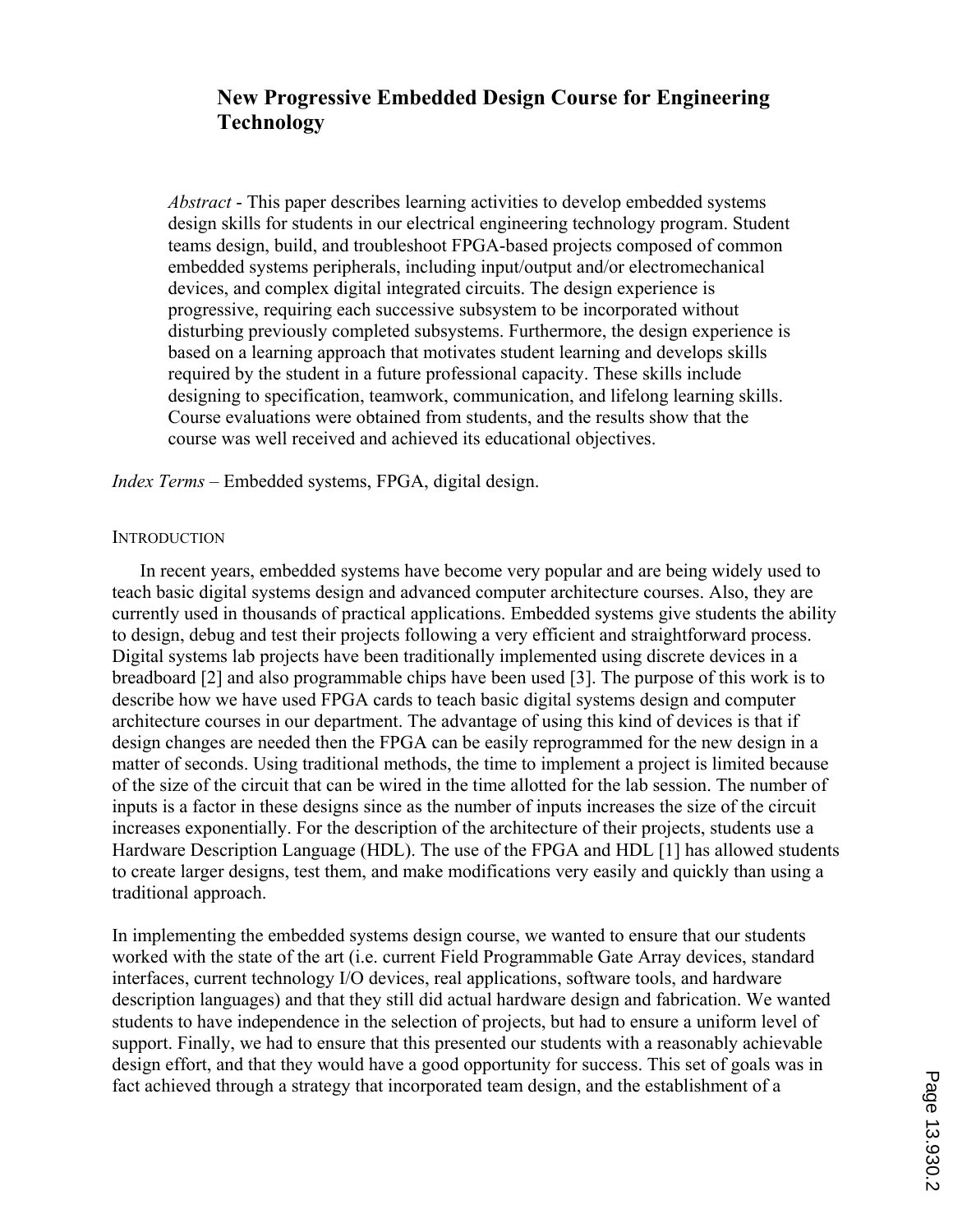hardware/software infrastructure that helped students to succeed at these new and unfamiliar tasks.

 The paper describes the faculty effort required in preparation for and during this course, the particulars of the implementation, and how the course evolved. The methods, mechanisms, and lessons learned that are described here may be helpful to others contemplating a similar course, or those anticipating a revision to an existing digital or embedded system design course.

## MOTIVATIONS AND BACKGROUND

Programmable or reconfigurable hardware systems can be defined as those systems that use the reconfigurable aspects of the field-programmable gate arrays (FPGA) [3] to implement a system or algorithm. FPGA is been attractive because it offers a compromise between specialpurpose ASIC hardware and general-purpose processors. Differently from the dedicated hardware, the FPGA system is flexible because it can be easily reconfigured by the end user and reused for many different designs. It also provides rapid prototyping by synthesizing the desired system with appropriate electronic design automation (EDA) tool. In contrast to general-purpose processors, the FPGA actually constitutes the logic circuit required to implement the desired algorithm instead of a sequence of instructions on predefined hardware resources. Thus, it can achieve higher performance than general-purpose processors.

The main motivations we decided to use FPGA devices was to provide a state of the art design experience to our students and to improve the quality of the projects developed for the class, and to make the learning experience for the students more interactive. The main academic interest for the use of the FPGA devices as a teaching and learning tool involves but is not limited to the following applications:

- ' Give instructors more time to interact with students in large classes
- Enhance confidence of students because they don't have to worry abut wiring mistakes
- ' Support students academic development for use of modern design techniques
- ' Enhance active learning and instruction
- ' Increases in-laboratory interactive experience
- ' Improves in-class assessment and evaluation of students, by means of live demonstration and simulations.
- ' Takes advantage of computer simulations, debugging facilitates, collaborative and interactive learning, and promotes in class participation for the students.

With the integration of this technology in our classes we have made the learning experience more interesting and dynamic, and made difficult topics more accessible and easier to understand to the students. The computer based design approach provides each student with immediate information about their projects. In addition, the use of the new technology makes students more willing to participate in class discussions.

 The students take advantage of the different tools available from the FPGA manufacturer (Altera), they have access to databases, design tools, and display of results and simulations. In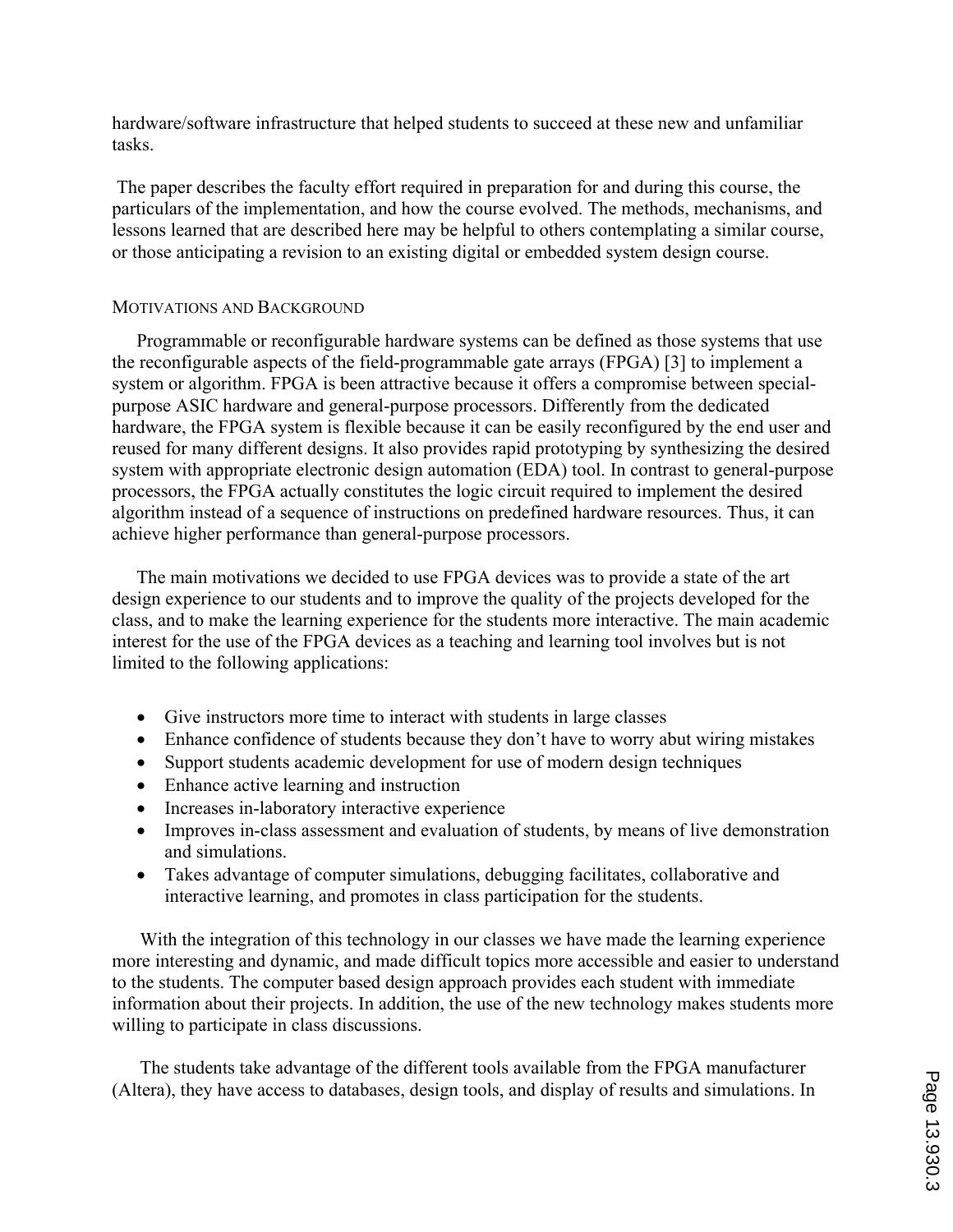addition, students are able to generate or acquire data files during laboratory or lecture sessions, return to their design at a later time, and continue to work, without having to repeat the complete project again. Software demonstrations and interactive exercises could be downloaded and run in the lab and then carried home for future reference. As they progress, students are able to improve their design skills and implement more complex projects without much help from the faculty.

 The software tools (Quartus II) available from Altera, provide efficient and accurate tutorials that students can use to learn the design process that in combination with course material and data from other sources make the implementation of the projects more efficient. Students are also able to take advantage of their network connections, to access the Internet without having to go into a computer lab. Many class-related documents (lecture notes, assignments, syllabi, and software) are available through the network.

#### FIELD PROGRAMMABLE GATE ARRAY (FPGA) CHARACTERISTICS

A Field Programmable Gate Array (FPGA) is a digital integrated circuit that can be programmed to do any type of digital function. There are three main advantages of an FPGA over a discrete implementation or microprocessor chip for digital systems [2]:

(1) An FPGA has the ability to be reprogrammed on the fly.

(2) The new FPGA cards that are on the market will support hardware that is upwards of 1 million gates.

(3) An FPGA used to implement a digital system can be used as semi-custom hardware.

(4) Most FPGA cards will operate faster than discrete logic or a microprocessor chip.

FPGAs are programmed using support software and a download cable connected to a host computer. Once they are programmed, they can be disconnected from the computer and will retain their functionality until the power is removed from the chip. A Read Only Memory (ROM) type of a chip that is connected to the FPGA's programmable inputs can also program the FPGA upon power-up. This means that when a board is in place in a remote location, the chip can keep running while the designer updates the design back at a lab.

 Once the designer updates the design he or she can program another ROM chip and take it to the site and replace the old ROM chip. Upon the next power-up, the chip will be reprogrammed to the new design. The other aspect of being able to be reprogrammed on the fly means that there does not need to be any down time for the controller. Down time is when the entire system has to be shut down. If a microprocessor needs to be reprogrammed then the entire system must be taken down and the microprocessor will be reprogrammed and then the system can be brought back up on line.

The FPGA's can be programmed while they are running, because they have reprogram times on the order of microseconds. This short time means that the system will not even know that the chip was reprogrammed and there may be a small waiting period but the system will not have to be shut down. The fact that an FPGA is a programmable chip means that the system will be running as an Application Specific Integrated Circuit (ASIC) [2]. When a piece of hardware is custom made for an application the design will be able to run much faster than a general purpose microprocessor that is running from software that has been downloaded on it. Part of the FPGA is made up of Look-Up Table Blocks (LUT). These blocks are made up of an array of digital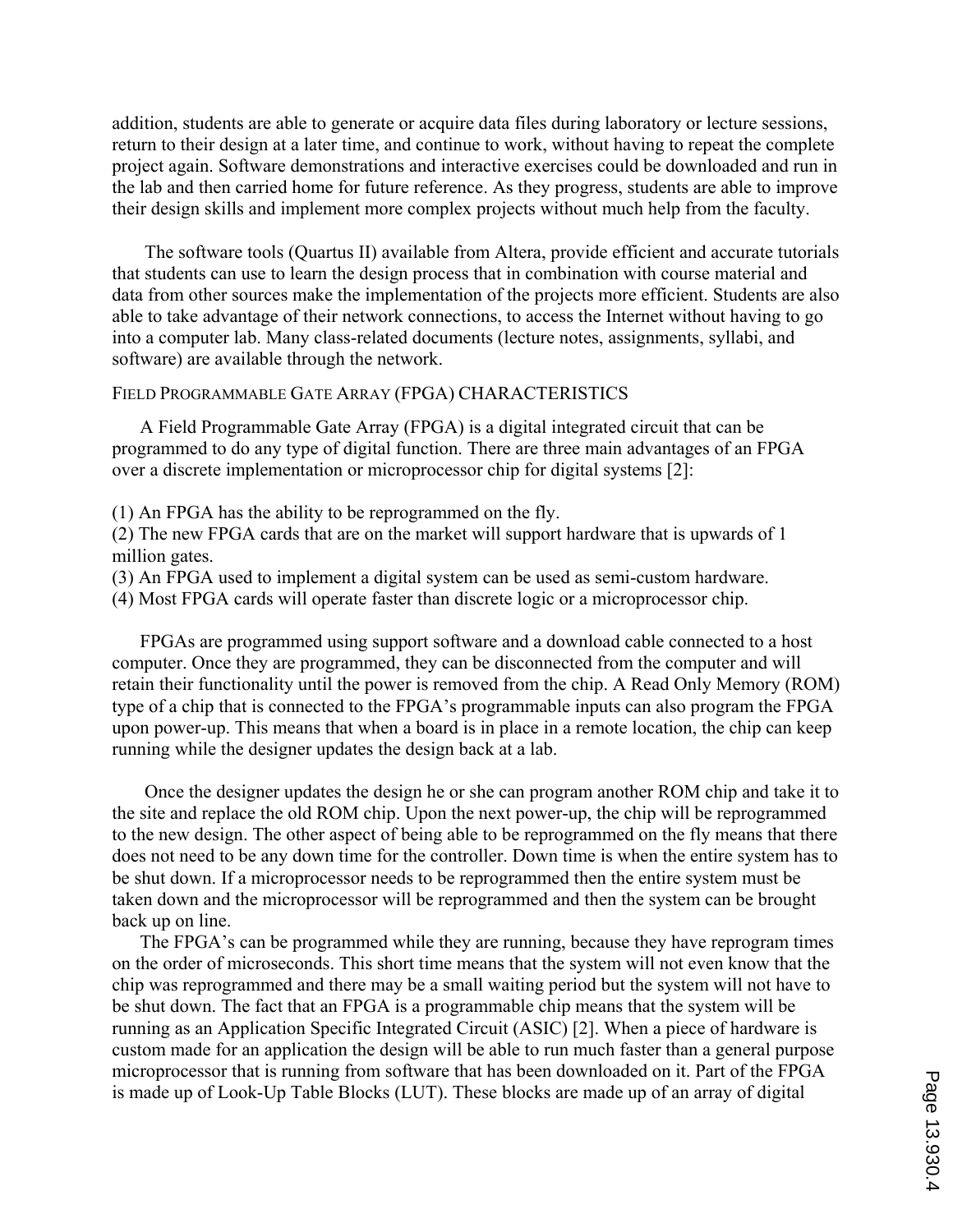AND, OR and INVERTER gates. The LUT's are implemented in all FPGA chips and are used to implement synchronous Boolean equations inside the chip. Combining the FPGA implementation and the HDL description of the system, the complete design process can be optimized.

### CLASS ORGANIZATION AND TEAMS INTERACTIONS.

The basic difference of this course with others that are offered in this area is the way the class is organized. The embedded system design class typically consists of a group of 30 students that are separated into independent design teams of two students each. Each team's goal is to design, implement, and test a different project that had to be implemented in a FPGA card and has to be finished by the end of the semester. In order to take this course, students are required to have already taken a basic course in digital systems and another coursed on microcontrollers. The two students on each team are equally responsible for the designing, testing and debugging of their project. Each team has freedom in selecting a project and the only condition is that all projects have a similar complexity level .The membership selection to a particular team was left to the students, based mainly on their personal preference, only when they couldn't find a partner on their own or in case of conflict, the instructor made the team's membership selection. Overall, the design teams received continuous supervision from the faculty advisor. The class met three times a week for 50 minutes lecture and have an open lab schedule so that students could work on their projects whenever they have time.

#### DESIGN PROJECTS

Students taking the embedded system design course class were given several suggestions for possible projects, and were encouraged to develop ideas on their own as well. Some the projects developed include 16-bit Booth Multiplier, a 10-Bit digital PID controller (shown in Figures 1 & 2), an 8-bit 16 operations ALU, a 4-bit general purpose CPU, a 16 bit by 16 bit divider, etc. Teams of two students worked on the design and implementation of each project. As part of their projects, students are requested to write a comprehensive report that includes information about all the design process including an oral presentation in front of all the class at the end of the semester.

## PROJECTS DESIGN AND IMPLEMENTATION

As mentioned above, in order to design and simulated their projects, students used Altera's Quartus II software and for the implementation they used an UP-3 FPGA card.

## CLASS ASSESSMENT.

The projects were evaluated in several stages, in a gradual and continuous way. In weekly meetings, each team presented the evolution of their projects and received orientation from the instructor. The objectives of these weekly meetings were also to have a close observation of the teams' progress and assure that each team member contributed to the teamwork. During the fist nine weeks, 30% of the final grade was assigned, after the students presented a preliminary written report and oral presentation of the results in their progress. Another 40% of the final grade was assigned to the students during the sixteen week, when they demonstrated that their projects were working in accordance to the specifications. The last 30% of the final grade was assigned based on the final oral presentation, taking into account the quality and clarity of the presentation, and the completeness of the final written report.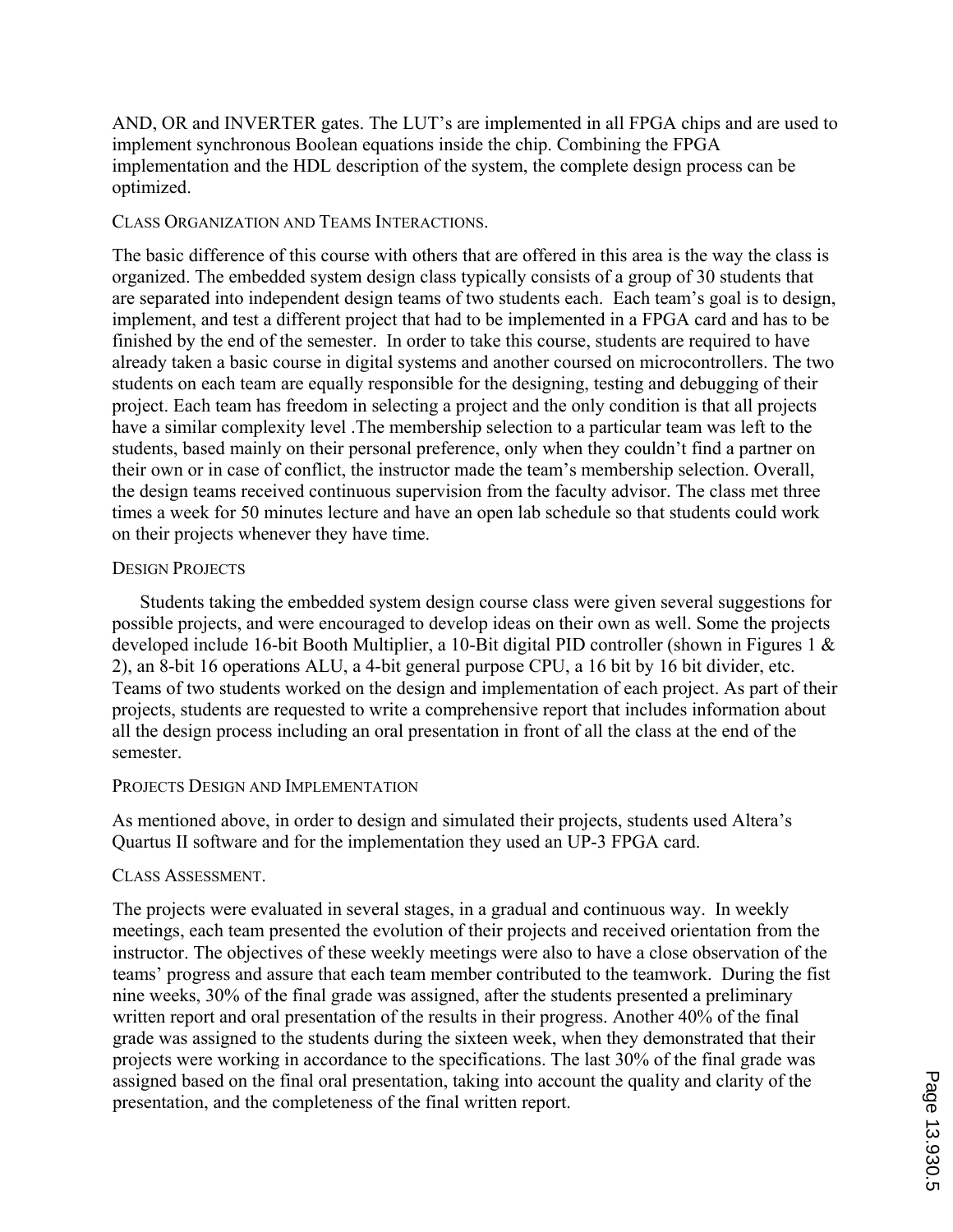

FIGURE 1 PID Controller Block Diagram

|                                               | Name                                            | 380,0 ns<br>$400,0 \text{ ns}$<br>420,0 ns<br>440,0 ns<br>$500,0 \text{ ns}$<br>520,0 ns<br>560,0 ns<br>580,0 ns<br>$600,0 \text{ ns}$<br>460,0 ns<br>480,0 ns<br>540,0 ns                                                    |
|-----------------------------------------------|-------------------------------------------------|-------------------------------------------------------------------------------------------------------------------------------------------------------------------------------------------------------------------------------|
| <u>a particle of a particle of a particle</u> | clk<br>inclk<br>$\pm$<br>El load                | 400<br>200                                                                                                                                                                                                                    |
|                                               | 国 c<br>motor                                    | 87<br>87<br>87<br>87<br>$\overline{0}$<br>87<br>0<br><u>www.ww</u>                                                                                                                                                            |
|                                               | 国 a1<br>$\Box$ a2<br>$\Box$ a3                  | $\overline{0}$<br>200<br>200<br>200<br>200<br>$\overline{0}$<br>$\overline{0}$<br>$\overline{0}$<br>O<br>0<br>50<br>50<br>50<br>50<br>0<br>0<br>0<br>O                                                                        |
|                                               | H <sub>b1</sub><br>$H$ b <sub>2</sub><br>$H$ b3 | $\bf{0}$<br>200<br>200<br>200<br>200<br>$\overline{0}$<br>$\overline{0}$<br>$\overline{0}$<br>0<br>0<br>12<br>$\overline{0}$<br>$\overline{0}$<br>12<br>12<br>12<br>0.<br>$\overline{0}$<br>0                                 |
|                                               | $\overline{+}$ s1<br>$\mathbb{H}$ s2<br>国 x     | 200<br>200<br>200<br>200<br>Ō<br>$\overline{0}$<br>O<br>0<br>25<br>$\overline{25}$<br>25<br>$\overline{25}$<br>$\overline{0}$<br>$\mathbf{0}$<br>0<br>200<br>200<br>200<br>200<br>113<br>113<br>113<br>200<br>113<br>113<br>ж |
|                                               | d                                               | $\mathsf{L}$<br>Л<br>п<br>п<br>$\cdot$<br>$\blacktriangleleft$                                                                                                                                                                |